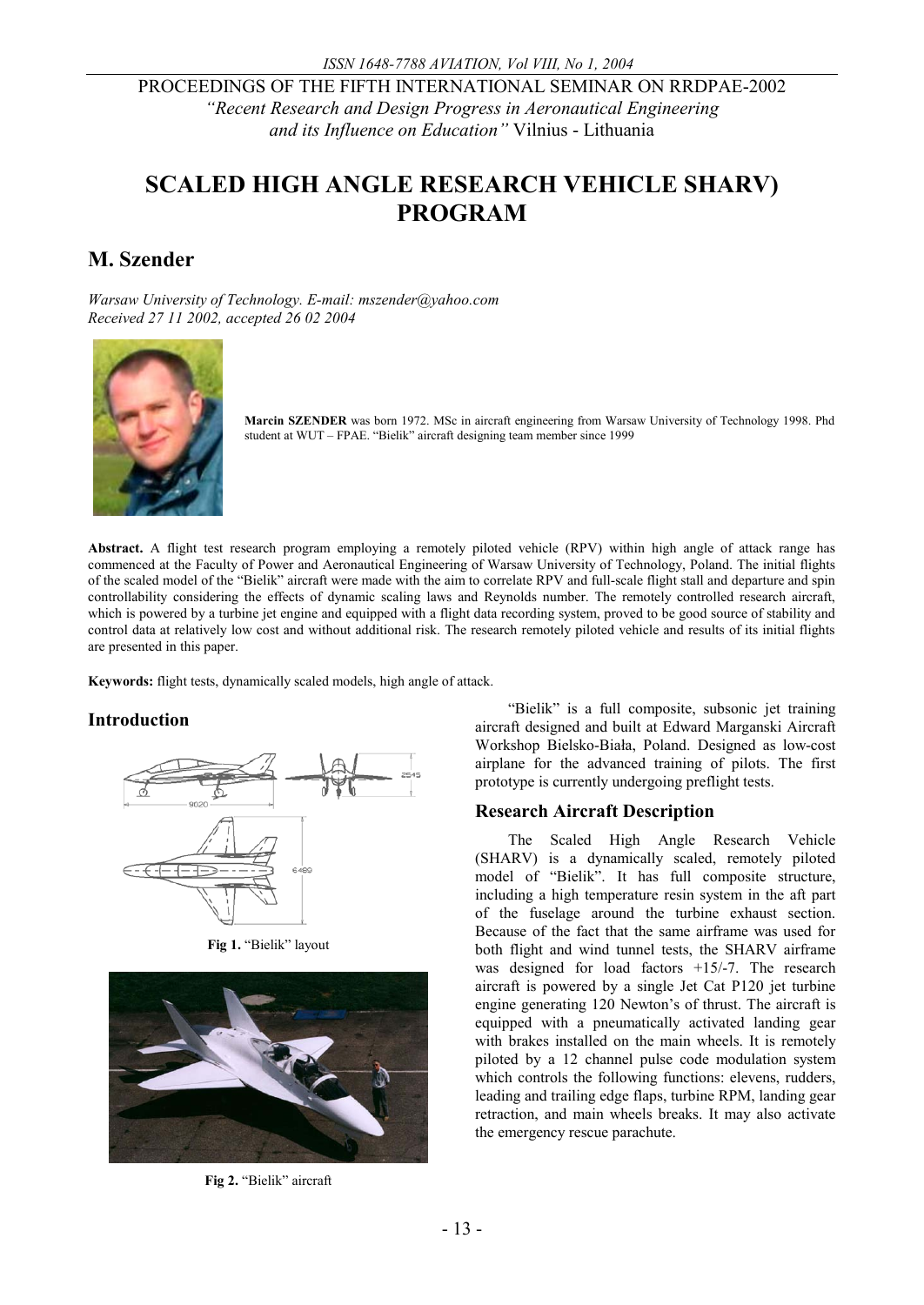#### SHARV main dimensions and weights:

| Length       | 1.9 <sub>m</sub> |                 |
|--------------|------------------|-----------------|
| Span         |                  | $1.3 \text{ m}$ |
| Empty weight |                  | 12kg            |
| TTO weight   | $17\text{kg}$    |                 |



#### **Fig 3.** SHARV

#### **Goals of the SHARV flight-test program**

A flight test program employing a scale model gives opportunities to obtain airplane flight characteristic at a lower cost and without risk before the full-scale airplane makes it first flight. The following high angle of attack phenomena are planned to be investigated during this program:

- Stability and controllability at high angle of attack. Stability with different SG position will be investigated joined with visualization of forebody/strake and leading edge vortex flow
- Spin characteristics. Spin resistance of configuration will be checked. Spin modes at high and medium high angle of attack will be identified and recovery method will be investigated
- Analysis of method employing dynamically scaled models within high angle of attack range.

All results obtained from the SHARV flight test will be transferred to full-scale aircraft characteristics.

#### **Scaling theory**

The SHARV is one-twentieth the size of the "Bielik" aircraft. All requirements of dynamic scaling are fulfilled according to the following relations:

 $\lambda_I$ =RPV dim / Full-scale Aircraft dim then

| Scale                   | $\lambda_{\rm L}$          |
|-------------------------|----------------------------|
| <b>Linear Dimension</b> |                            |
| Area                    |                            |
| Mass                    |                            |
| Force                   |                            |
| Moment of Force         |                            |
| Moment of Inertia       |                            |
| Time                    |                            |
| <b>Linear Velocity</b>  | $\lambda^{\overline{0.5}}$ |
| <b>Angular Velocity</b> | $\lambda^{-0.5}$           |
| Linear Acceleration     |                            |
| Angular Acceleration    |                            |
| Work                    |                            |
| Power                   |                            |
| Lift Coefficient-C      |                            |
| Drag Coefficient- $C_d$ |                            |
|                         |                            |

The research program is focused at the higher angle of attack range (above the linear range of  $C_L$  vs. AOA characteristic-Fig 4.), which is Reynolds number independent. Even though SHARV and "Bielik" have different linear dimensions and, consequently, different Reynolds Numbers, as long as a high angle of attack range is considered, aerodynamic similarity is also fulfilled.



Fig 4. C<sub>L</sub> vs. AOA

### **Flight Data Recording System**

A 20 channel, 50Hz sampling frequency data recording device is installed on board the SHARV. The unit was specially designed by the **A**ir **F**orce **I**nstitute of **T**echnology in Warsaw for flight tests of scaled airplanes. It measures and records the following values:

- Indicated Air Speed
- · Altitude
- Angle of attack "mechanical method"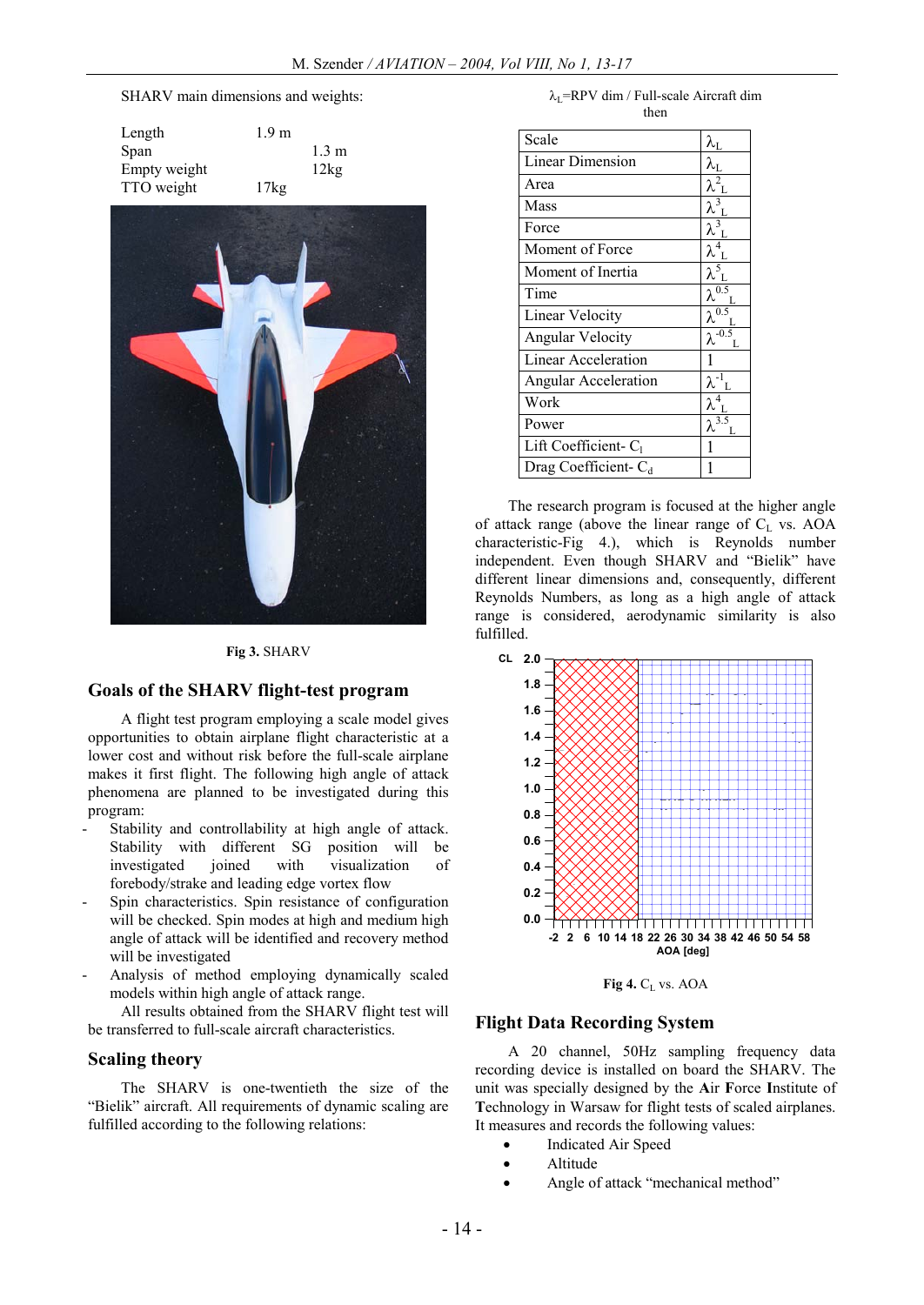- Angle of attack "pressure method"
- Angle of slip
- Turbine RPM
- Linear Accelerations: Ax, Ay, Az
- Angular velocity:  $\Omega_X$ ,  $\Omega_y$ ,  $\Omega_z$
- Elevens deflection: L and R
- · Rudders deflection L and R
- · Trailing Edge Flaps Position
- Leading Edge Flaps Position
- GPS Speed
- Position

GPS AltitudeGPS



**Fig 5.** Flight data recorder

SHARV is also equipped with two micro video cameras connected with an onboard transmitter. This visualization system allows two views on the ground to be observed in real time. The views chosen depend on the analyzed flight task and may include:

- Front view (pilot view)
- Rear view
- · Forebody/strake vortex flow visualization on both sides of the aircraft

# **Method of measuring angle of attack**

Two different methods of measuring angle of attack (AOA) were employed. The first "classic" method was based on the rotating vane adjusting its position to the actual flow vector. The accuracy of this method, which was verified in the wind tunnel, was +/-1deg at stationary flight modes but at a high pitch rate, inertial moments generated unacceptable indication errors. These errors forced the development of the method of indicating AOA based on the difference in pressure measured between the top and bottom of the nose cone of the research aircraft. Wind tunnel tests showed that for angels of attack ranging from –15 to 50 degrees, the pressure difference between top and bottom is linear function of AOA, and its slope depends on dynamic pressure.

This system, which was developed on a smaller wind tunnel model, was installed on the SHARV and calibrated during wind tunnel tests. The accuracy of the "pressure" method was +/-1deg.



**Fig 6.** Pressure difference between top and bottom at the aircraft nose as a function of angle of attack



**Fig 7.** Comparison of methods of measuring AoA

Comparisons of methods of measuring mechanical and pressure AOA (Fig 7.) showed fair correlation and the only differences are generated by the mechanical method in non-stationary flight modes.

# **Wind Tunnel Tests**

Before flight tests were started, some wind tunnel tests were done. Ø5m wind tunnel at the Institute of Aviation in Warsaw was used. We obtained aerodynamic characteristics and calibration of the system measuring angle of attack and angle of slip.



**Fig 8.** SHARV in Ø5m wind tunnel at the Institute of Aviation in Warsaw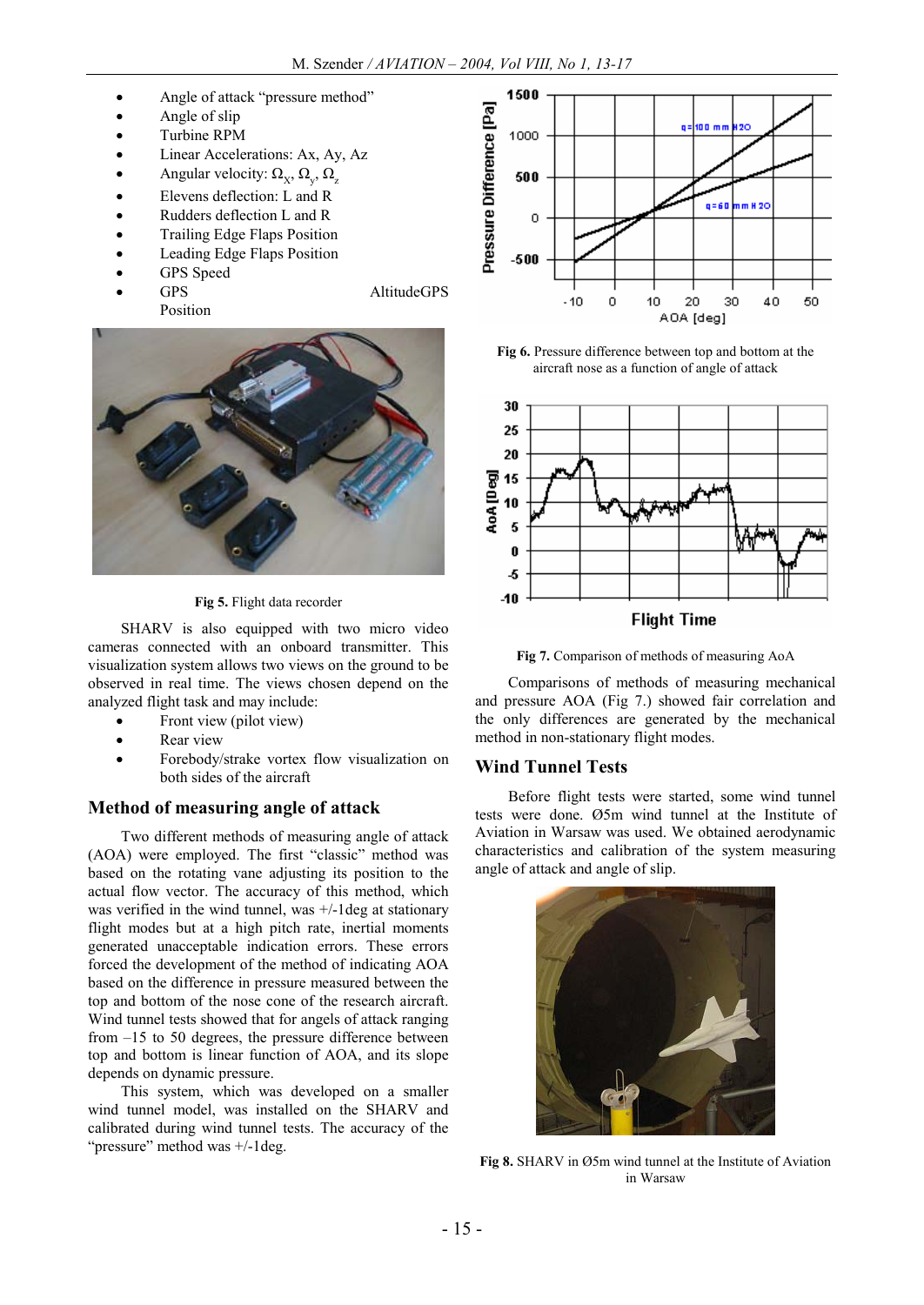# **Flight Tests Results**

A typical research flight mission is presented in figures 9, 10 and 11... The figures represent barometric altitude, indicated air speed, and aircraft position based on the GPS. Figures 12 to 17 presents' aircraft stall with the engine at idle. Recorded stall air speed dropped almost to 0m/s and 200m of altitude decrease can be observed. Linear accelerations in X and Z directions and left and right elevens recorded during stall are presented in figures 14 to 17.



**Fig 9.** Flight mission altitude in [m]



**Fig 10.** Flight mission air speed in [km/h]



**Fig 11.** Flight aircraft position



**Fig 12.** Stall air speed in [m/s]



**Fig 13.** Stall altitude in [m]



**Fig 14.** Stall linear acceleration in X direction



**Fig 15.** Stall linear acceleration in Z direction